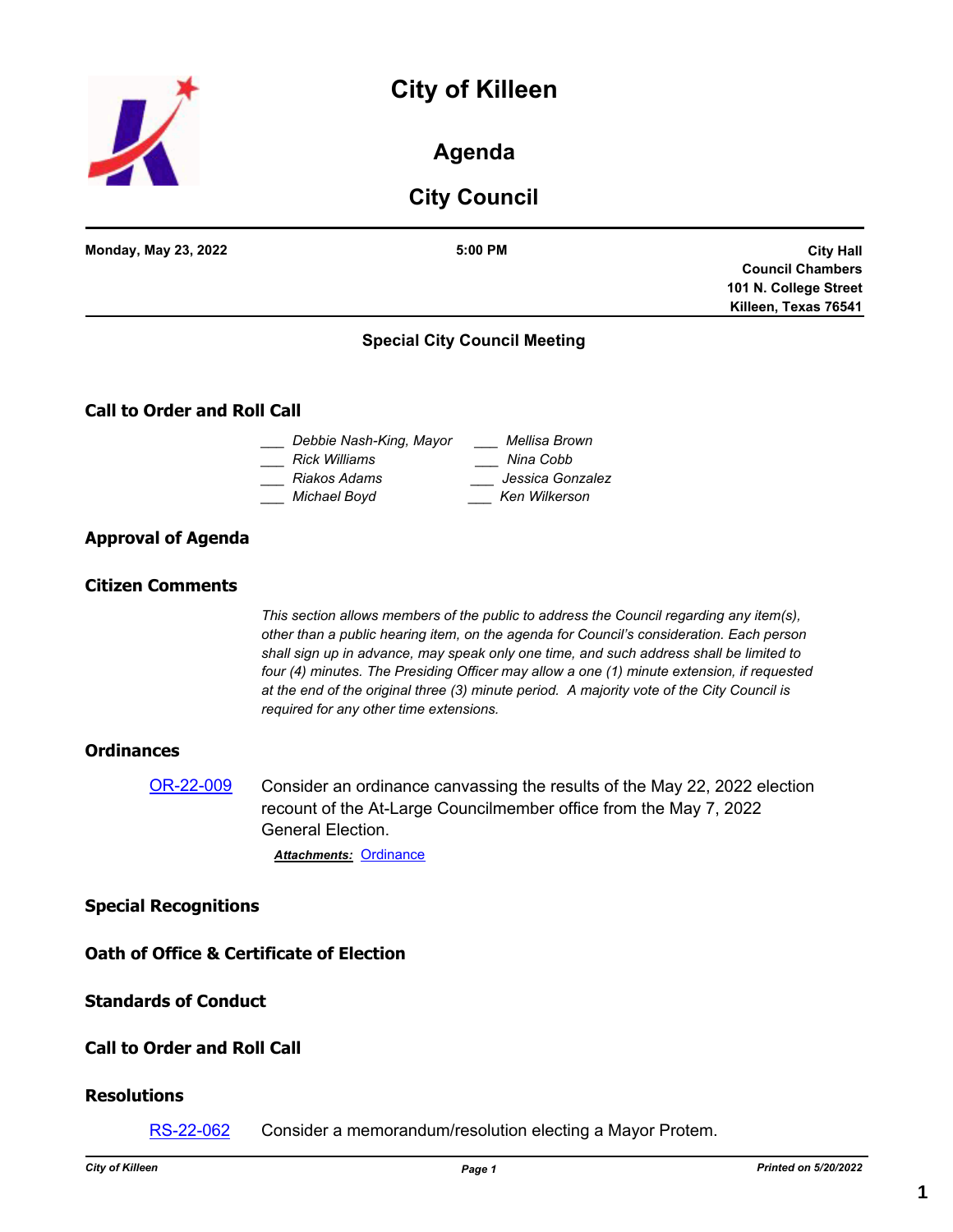## **Adjournment**

*I* certify that the above notice of meeting was posted on the Internet and on the bulletin *boards at Killeen City Hall and at the Killeen Police Department on or before 5:00 p.m. on May 20, 2022.*

*Lucy C. Aldrich, City Secretary* 

*\_\_\_\_\_\_\_\_\_\_\_\_\_\_\_\_\_\_\_\_\_\_\_\_\_\_\_\_\_\_\_*

*The public is hereby informed that notices for City of Killeen meetings will no longer distinguish between matters to be discussed in open or closed session of a meeting. This practice is in accordance with rulings by the Texas Attorney General that, under the Texas Open Meetings Act, the City Council may convene a closed session to discuss any matter listed on the agenda, without prior or further notice, if the matter is one that the Open Meetings Act allows to be discussed in a closed session.*

*This meeting is being conducted in accordance with the Texas Open Meetings Law [V.T.C.A., Government Code, § 551.001 et seq.]. This meeting is being conducted in accordance with the Americans with Disabilities Act [42 USC 12101 (1991)]. The facility is wheelchair accessible and handicap parking is available. Requests for sign interpretive services are available upon requests received at least 48 hours prior to the meeting. To make arrangements for those services, please call 254-501-7700, City Manager's Office, or TDD 1-800-734-2989.*

## **Notice of Meetings**

*The Mayor and/or City Council have been invited to attend and/or participate in the following meetings/conferences/events. Although a quorum of the members of the City Council may or may not be available to attend this meeting, this notice is being posted to meet the requirements of the Texas Open Meetings Act and subsequent opinions of the Texas Attorney General's Office. No official action will be taken by Council.*

*• 75th Killeen Rodeo, May 19-21, 2022, 7:30 p.m., Killeen Rodeo Grounds*

*• Harge's Commanders of the Rite for Scottish Rite Masonry Banquet, May 21, 2022, 6:00 p.m., Phantom Warrior Center*

*• Phantom Honors Welcome Ceremony, May 26, 2022, 9:30 a.m., III Corps Headquarters, Fort Hood*

• Chaparral High School Dedication Ceremony, August 4, 2022, 6:00 p.m., Chaparral *High School*

*• Chaparral High School First Day of School, August 15, 2022, 8:45 a.m., Chaparral High School*

## **Dedicated Service -- Every Day, for Everyone!**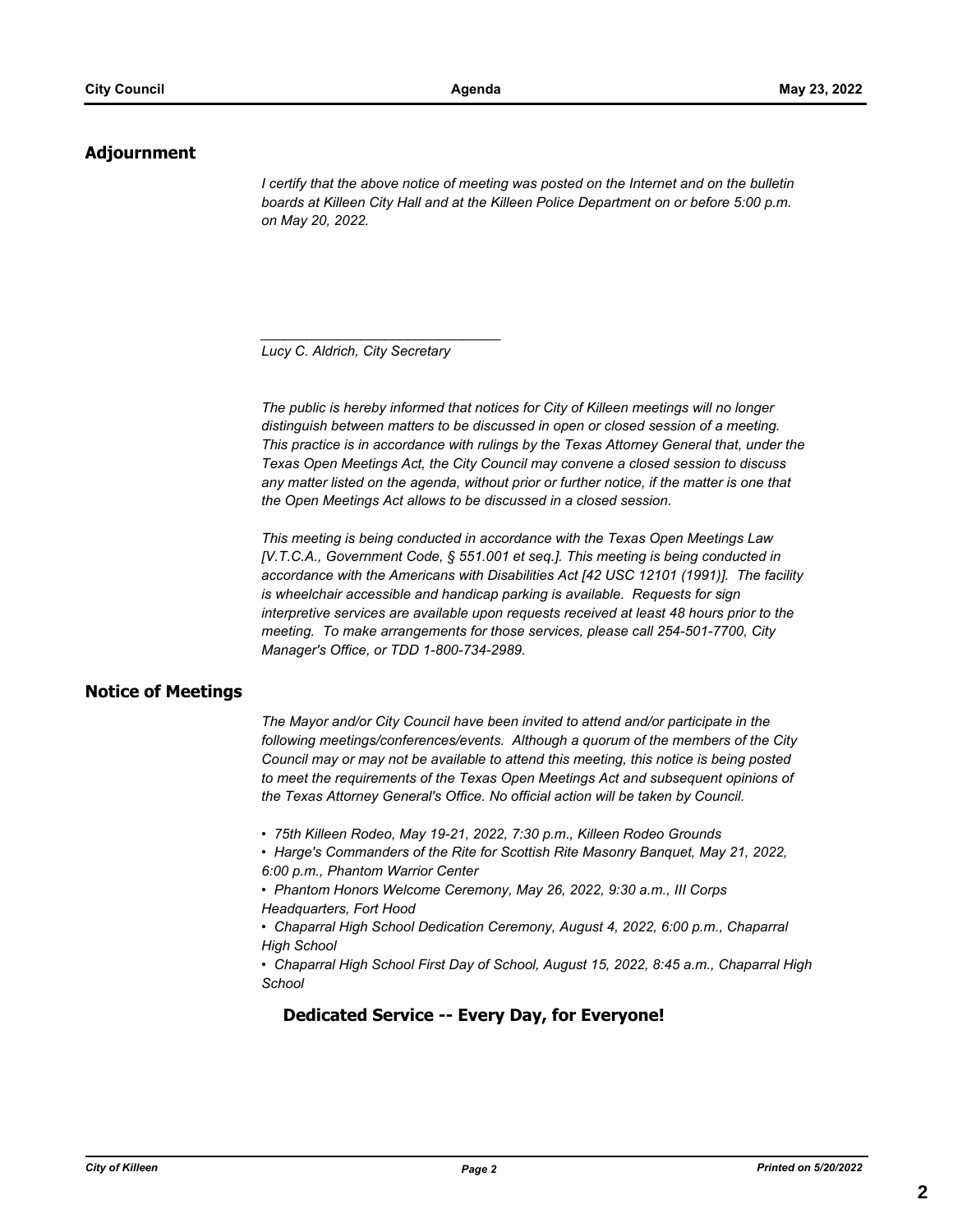



**Staff Report**

**File Number: OR-22-009**

**DATE: May 23, 2022**

**TO: Kent Cagle, City Manager**

**FROM: Traci Briggs, City Attorney**

**SUBJECT: Canvassing Results of the May 22, 2022 election recount of the At-Large Councilmember's office on the May 7, 2022 General Election**

#### **BACKGROUND AND FINDINGS:**

On May 7, 2022, the City of Killeen conducted a general election to elect a mayor and three at-large councilmembers. Prior to canvassing the election results, a recount petition was filed by a candidate. The grounds for the petition is the difference between the number of votes received by the petitioner and the number of votes received by the person who was elected is less than 10%. The mayor approved the petition requesting a recount of the office of at-large councilmember ballots, and the recount took place on May 22, 2022.

#### **THE ALTERNATIVES CONSIDERED:**

There are no alternatives.

#### **Which alternative is recommended? Why?**

N/A

#### **CONFORMITY TO CITY POLICY:**

Ordinance conforms to state law and city charter requirements.

#### **FINANCIAL IMPACT:**

#### **What is the amount of the expenditure in the current fiscal year? For future years?**

There is no fiscal impact.

#### **Is this a one-time or recurring expenditure?**

N/A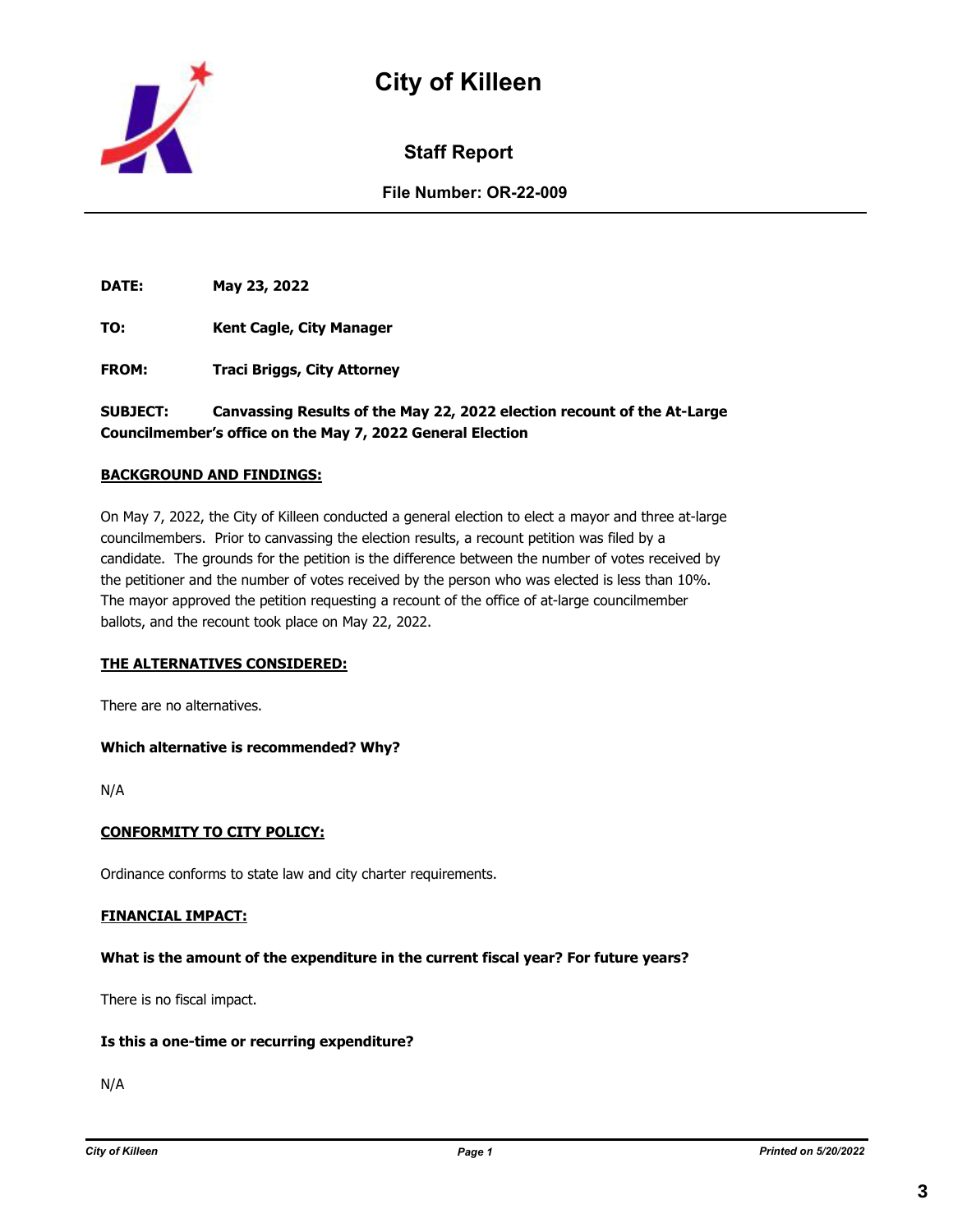## **Is this expenditure budgeted?**

N/A

**If not, where will the money come from?**

N/A

## **Is there a sufficient amount in the budgeted line-item for this expenditure?**

N/A

### **RECOMMENDATION:**

Recommend adoption of the ordinance declaring the results of the May 22, 2022 election recount of the At-Large Councilmember office on the May 7, 2022 General Election.

#### **DEPARTMENTAL CLEARANCES:**

Legal

## **ATTACHED SUPPORTING DOCUMENTS:**

**Ordinance**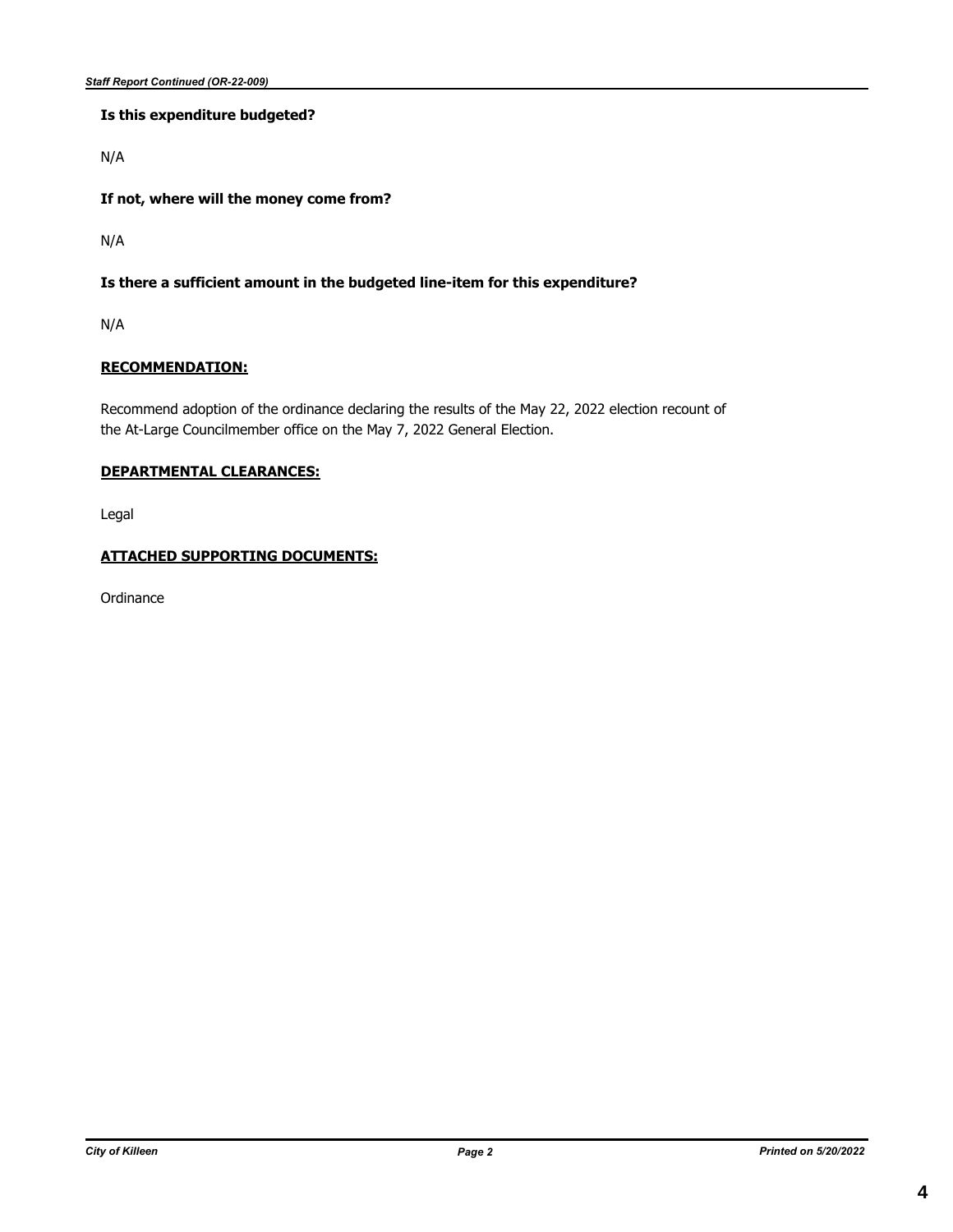## **ORDINANCE \_\_\_\_\_\_\_\_\_\_\_\_\_\_\_\_\_**

## **AN ORDINANCE BY THE CITY COUNCIL OF THE CITY OF KILLEEN, TEXAS, CANVASSING THE RESULTS OF THE MAY 22, 2022 ELECTION RECOUNT OF THE AT-LARGE COUNCILMEMBER OFFICE FROM THE MAY 7, 2022 GENERAL ELECTION.**

WHEREAS, on this 23th day of May 2022, Councilmember Councilmember \_\_\_\_\_\_\_\_\_\_\_ and Councilmember \_\_\_\_\_\_\_\_\_\_\_\_\_ verified the May 22, 2022, recount results to the City Council of the City of Killeen, Texas, convening in a special session open to the public at the regular meeting place with a quorum, and among other proceedings were the following:

Councilmember **introduced an ordinance canvassing the returns and declaring the** results of the recount held on May 22, 2022. Councilmember moved its adoption. The motion was seconded by Councilmember \_\_\_\_\_\_\_, and the motion prevailed by the following vote: Aye:  $\qquad \qquad ;$  Nay  $\qquad \qquad ;$  Abstain:  $\qquad \qquad$ .

## **BE IT ORDAINED BY THE CITY COUNCIL OF THE CITY OF KILLEEN:**

**Section I.** There came on to be considered the results of a recount held on the 22nd day of May 2022, for the purpose of electing the hereinafter named, and it appearing from the results, duly and legally made, that  $4,072$  voters cast ballots at the election; that each of the candidates in the at-large councilmember office received the following votes:

## **FOR COUNCIL MEMBERS-AT-LARGE:**

| Mellisa Brown   | <b>Total Received</b> |
|-----------------|-----------------------|
| Jose Segarra    | <b>Total Received</b> |
| Ken Wilkerson   | <b>Total Received</b> |
| Leo J. Gukeisen | <b>Total Received</b> |
| Rick Williams   | <b>Total Received</b> |
| Ramon Alvarez   | <b>Total Received</b> |

**Section II.** That the election was duly called; that notice of election was given in accordance with law; and that the election was held in accordance with law.

Section III. That \_\_\_\_\_\_\_, \_\_\_\_\_\_\_\_, and \_\_\_\_\_\_\_\_ were duly elected Councilmembers-at-Large; all three elected officials are duly elected subject to taking their oaths.

**Section IV.** That this ordinance shall be effective upon its passage and approval according to law.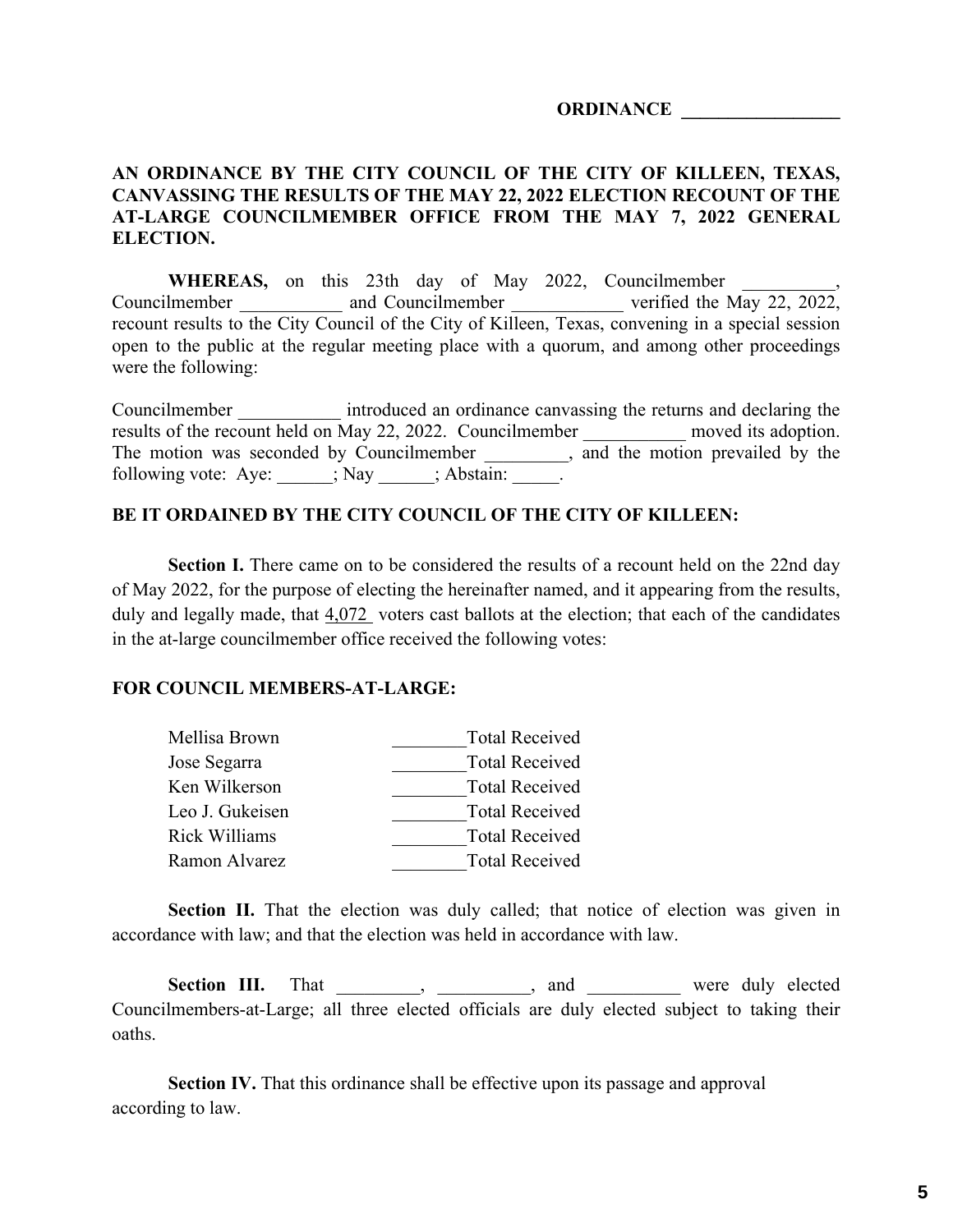**PASSED AND APPROVED** at a special called meeting of the City Council of the City of Killeen, Texas, this 23th day of May 2022, at which meeting a quorum was present, held in accordance with the provisions of V.T.C.A., Government Code §551.001 et seq.

## **APPROVED:**

Debbie Nash-King, MAYOR

**ATTEST:**

Lucy C. Aldrich, CITY SECRETARY

## **APPROVED AS TO FORM:**

 $\overline{\phantom{a}}$ Traci S. Briggs, CITY ATTORNEY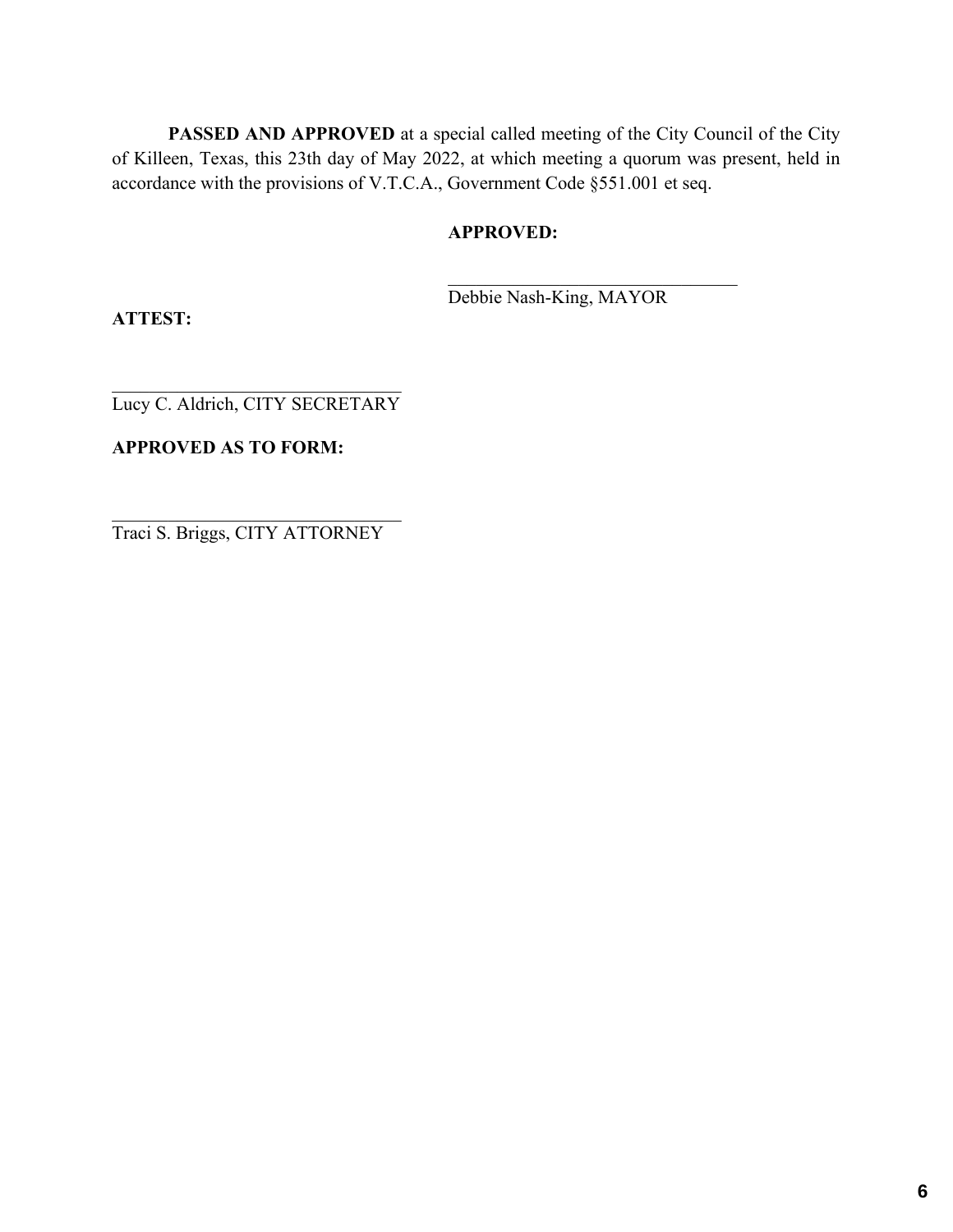



# **Staff Report**

## **File Number: RS-22-062**

| City Council | 05/17/2022<br>Tabled | City Council | 05/24/2022 |
|--------------|----------------------|--------------|------------|
|              |                      |              |            |

- **DATE: May 17, 2022**
- **TO: Kent Cagle, City Manager**
- **FROM: Traci Briggs, City Attorney**
- **SUBJECT: Elect Mayor Protem**

#### **BACKGROUND AND FINDINGS:**

The City Charter provides for the position of mayor protem. The mayor protem acts as the mayor during the absence or disability of the mayor, and, if a vacancy shall occur, becomes the mayor until the next regular general election. The Charter provides for the City Council to "elect a mayor protem from their number…" Historically, the City Council has elected the mayor protem after each general election.

#### **THE ALTERNATIVES CONSIDERED:**

Elect a mayor protem this day or elect a mayor protem at a future date.

#### **Which alternative is recommended? Why?**

Elect a mayor protem this day.

#### **CONFORMITY TO CITY POLICY:**

Election of a mayor protem is in compliance with the City Charter.

#### **FINANCIAL IMPACT:**

#### **What is the amount of the expenditure in the current fiscal year? For future years?**

N/A

## **Is this a one-time or recurring expenditure?**

N/A

#### **Is this expenditure budgeted?**